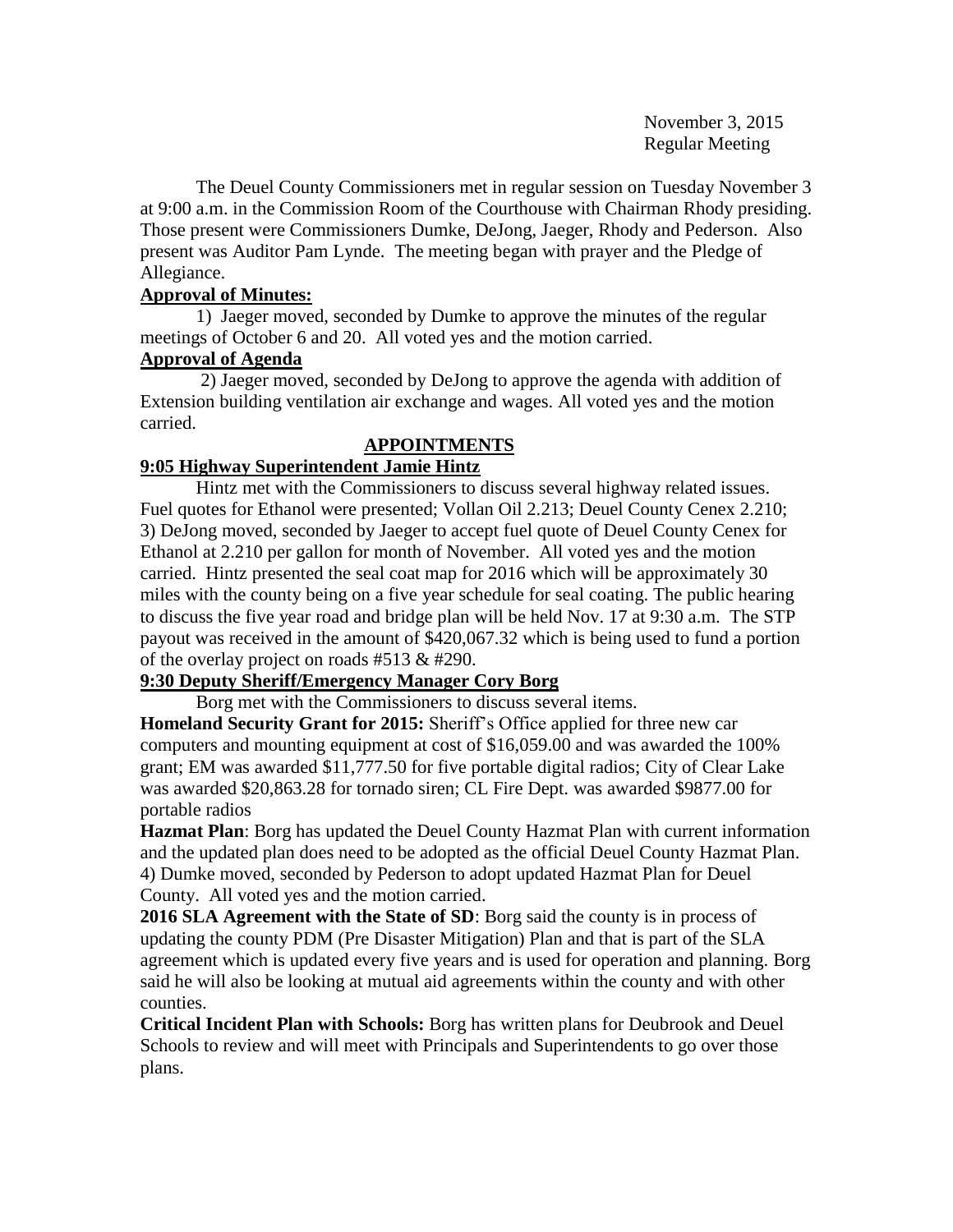**New Vehicle for 2016:** New state bid for vehicles came out Oct. 1; it takes 60-90 days from time they are ordered until delivery; 2016 Ford Police Interceptor SUV; state bid is with Lamb motors of Onida; base is \$30,355 3.5 liter engine, V6; \$30,540 with options. The Commissioners will wait until the Nov. 17 to make a decision on the purchase of a new vehicle.

#### **10:30 Liquor License Renewals**

The liquor license renewal application for 2016 was presented. 5) Dumke moved, seconded by DeJong to approve the on-sale liquor license renewal application for 2016 of State Line Bar & Grill Inc located in Cook's Point Addition in the NE4SE4 of 4-114-47 including Sunday sales. All voted yes and the motion carried.

#### **11:00 Drainage**

6) DeJong moved, seconded by Pederson to adjourn as County Commission and reconvene as the Drainage Board. All voted yes and motion carried. Jim & Kelly Lewis made application for a one year extension on permit #D14-17 in the SE1/4 18-114-47. They were not making any modifications to the original plan and application. 7) Jaeger moved, seconded by DeJong to approve and issue a one year extension on Drainage Permit #D14-17-15 on the above described property to Jim and Kelly Lewis. All voted yes and the motion carried.

8) Jaeger moved, seconded by Pederson to take Joy Prehn permit application off the table for discussion. All voted yes and the motion carried. Joy Prehn had made application to drain on the NW1/4 28-114-49. She has now secured the sign off of Brandt Township concerning the road. 9) DeJong moved, seconded by Dumke to approve and issue drainage permit #D15-30 to Joy Prehn on the above described property. All voted yes and the motion carried.

# **11:15 Drainage**

Kaleb Steele on behalf of landowner Robert Eilers made application to drain on the NE1/4 21-114-47 with the water flowing to the north/northeast into natural drainway. He had the wetland determination. Steele said he will put the mains in now and the water drains into the slough which is on their own land. 10) Jaeger moved, seconded by Dumke to approve and issue Drainage Permit #D15-32 on the above described property to Kaleb Steele/Robert Eilers. All voted yes and the motion carried.

# **11:30 Drainage**

Clark Rogness on behalf of landowner Liz Christianson made application to drain on the SE1/4 30-113-47 with the water flowing to the south into natural drainway. He had the wetland determination and had the adjoining landowner sign off as well as the township sign off concerning the road, on the project. 11) Pederson moved, seconded by Rhody to approve and issue Drainage Permit #D15-33 on the above described property to Clark Rogness/Liz Christianson. All voted yes and the motion carried. 12) Jaeger moved, seconded by Dumke to adjourn as Drainage Board and reconvene as County Commission. All voted yes and the motion carried.

# **NEW BUSINESS**

# **Approve Cash Balance Sheet**

13) Dumke moved, seconded by DeJong to approve the cash balance sheet for the month of October. All voted yes and the motion carried.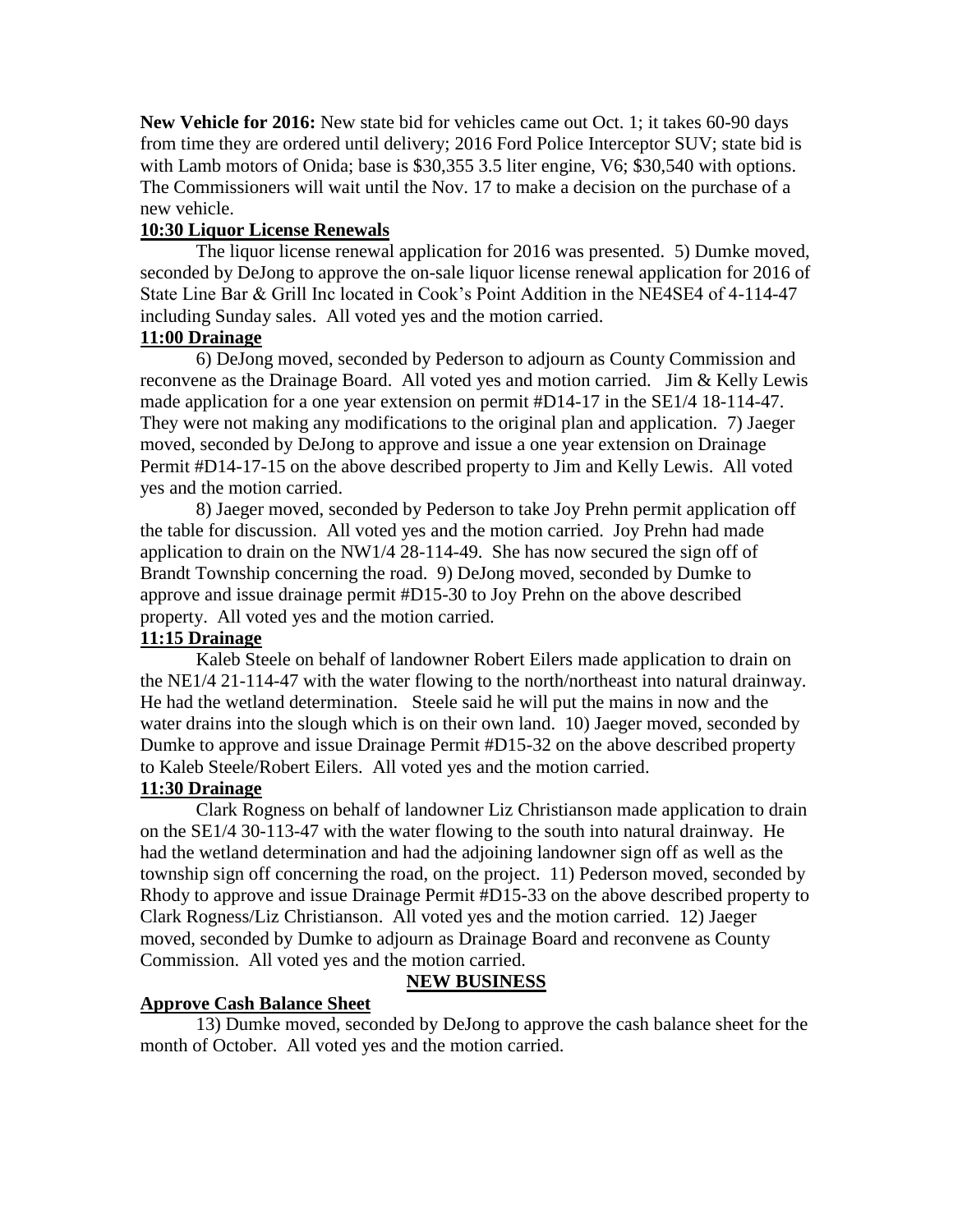# **DEUEL COUNTY AUDITOR'S ACCOUNT WITH TREASURER**

| <b>END OF MONTH CASH BALANCE</b>                                                                  |                              | October 30-2015 |                |                        |
|---------------------------------------------------------------------------------------------------|------------------------------|-----------------|----------------|------------------------|
| <b>CASH TOTAL</b>                                                                                 |                              |                 | \$             | 2,401.73               |
| <b>CHECKS TOTAL</b>                                                                               |                              |                 | \$             | 318,201.19             |
| <b>CASH ITEM</b>                                                                                  |                              |                 | \$             | $\boldsymbol{0}$       |
| <b>CASH CHANGE SHERIFF</b>                                                                        |                              |                 | \$             | 50.00                  |
| TOTAL CASH ASSETS ON HAND                                                                         |                              |                 | \$             | 320,652.92             |
| <b>CHECKING ACCOUNT BALANCE</b>                                                                   |                              |                 |                | \$2,474,307.18         |
| MM DNB NATIONAL BANK                                                                              |                              |                 | \$             | 4,053.90               |
| PREMIUM MM FIRST BANK & TRUST OF TORONTO                                                          |                              |                 |                | \$3,796,352.94         |
|                                                                                                   |                              |                 | \$             |                        |
| <b>CREDIT</b><br><b>CARDS</b><br>CD'S<br>\$250,000<br><b>DNB</b><br><b>FIRST BANK &amp; TRUST</b> |                              |                 | \$<br>\$       | 1,668.62<br>250,000.00 |
| REVOLVING LOAN                                                                                    |                              |                 | \$             | 80,575.46              |
| <b>GRAND TOTAL CASH ASSETS</b><br><b>GL CASH BALANCE BY FUNDS:</b>                                |                              |                 | \$6,927,611.02 |                        |
| <b>GENERAL</b>                                                                                    |                              |                 |                | \$2,167,547.66         |
| SP REVENUE FUNDS                                                                                  |                              |                 |                | \$2,576,888.22         |
| TRUST & AGENCY FUNDS                                                                              |                              |                 |                | \$2,183,175.14         |
| townships                                                                                         | Cities<br>\$143,491.51       | \$155,810.83    |                |                        |
| schools                                                                                           | rural fire<br>\$1,699,089.47 | \$29,509.73     |                |                        |
| TOTAL GENERAL LEDGER CASH                                                                         |                              |                 |                | \$6,927,611.02         |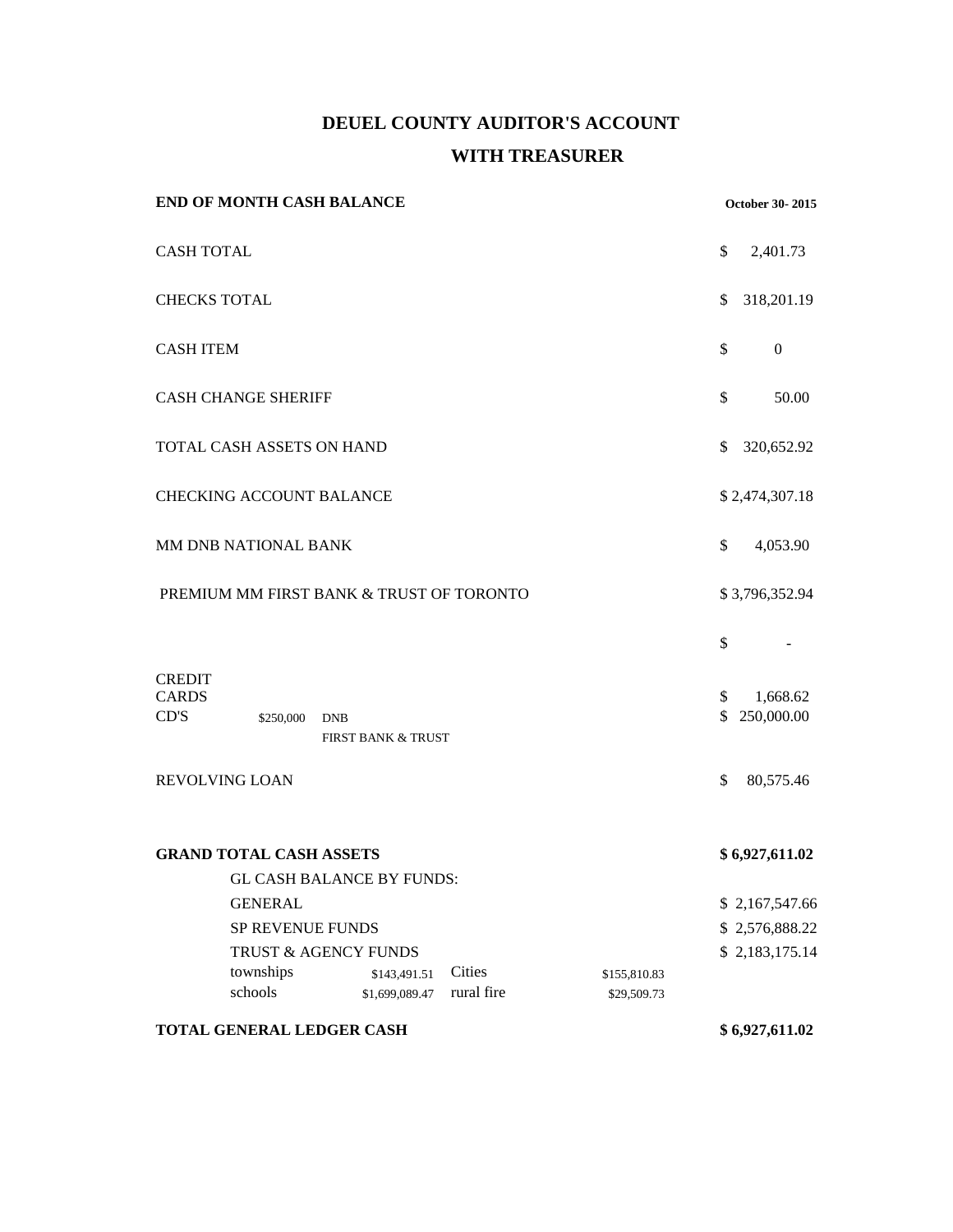#### **Contingency Transfer, Snow Removal Extension Office, Vision Ins., Holiday Closing, Auto Supplement Grant Funds Body Cameras**

 14) Jaeger moved, seconded by Dumke to transfer \$12,078.00 from Contingency to Court Appointed Attorney 101-153-422 \$5334; Mentally Handicap 101-441-429.3 \$610; Weed Supplies 101-615-426 \$6134. All voted yes and the motion carried.

 15) DeJong moved, seconded by Jaeger to approve Option 1 for winter snow removal at Extension Office; the city will remove snow piles at their convenience at hourly rate of \$220. All voted yes and the motion carried.

No action was taken on the VSP Vision Care at this time.

 16) Dumke moved, seconded by Pederson to close the Courthouse at 12:00 noon on Dec. 24 for Christmas Holiday. All voted yes and the motion carried.

 17) Jaeger moved, seconded by Dumke to auto supplement state grant for body cameras in the amount of \$4475 back into the budget 101-334.10 and 101-211-454. All voted yes and the motion carried.

#### **Extension Office Air Exchange, Wages**

Discussion was held on the need for an additional air exchange system in the Extension Office. Currently the one unit runs through ventilation of the furnace. It was decided to add an additional vent outside of 4-H Advisor's office to help with the air flow.

After discussion on wages the Commissioners decided to form a salary committee to meet and discuss salaries for the coming year, composed of the Department Heads from each department with Commissioner Representatives being DeAnne Dumke and Lynn Pederson.

#### **APPROVAL OF WARRANTS**:

 18) Jaeger moved, seconded by Dumke to approve and pay warrants as presented and those paid early. All voted yes and the motion carried.

 A&B Business Solutions 136.77 Supplies, A-Ox Welding Supply 35.03 Repairs, Davita Atyeo 936.23 Travel, Bjerke Sanitation 193.00 Utility, Brookings Deuel Rural Water 121.25 Utilities, Brown Clinic 303.00 Prof Services, Butler Machinery 3461.74 Repair, Credit Collections Bureau 78.88 Collection Fees, Clear Lake Building Center 605.63 Supplies, City Of Clear Lake 210.49 Utilities, Clear Lake Courier 555.20 Publishing & Supplies, Claritus 185.66 Postage Supplies, Codington County Auditor 4826.84 Prisoner Care, Crop Production Services 4770.00 Weed Spray, Deuel County Cenex 4020.09 Repairs, Gas, Diesel, Deuel County Motor Supply 276.61 Supplies & Repairs, Diamond Mowers 765.51 Repair, Duininck Inc. 576740.55 Mat Overlay Project, Dust-Tex 23.84 Rental, Ecolab Pest Elimination 54.00 Prof. Service, Dennis Evenson 1321.70 Travel Vet. Serv. Officer, FedExx 9.43 Shipping Charges, Flat Rate, Inc 1346.00 Rentals, Galls 285.00 Supplies, Consolidated Ready Mix 4260.00 Supplies, Grant Co Highway Department 19164.18 Contract Work, Green, Roby, Oviatt 2943.00 CAA Fees, H-D Electric 213.20 Utilities, Hillyard 82.25 Supplies, Human Service Agency 2710.00 Professional Fee, Hurkes Implement 390.00 Repair, ITC 1966.31 Phone/Internet, Lifescape 120.00 Services, Pam Lynde 328.40 Travel & Conference, Mac's Inc 54.40 Repair & Supplies, Maynards 8.43 Supplies, Menards 67.45 Repair, National 4H Council Supply 107.89 Supplies, Nelson Law Office 900.00 CAA Fees, Dennis Norton 500.00 Insurance Deductible, Northwestern Energy 225.28 Utilities, Office Peeps 1180.53 Supplies, Ottertail Power 66.70 Utilities, Portland Twp. 44.00 Gopher Bounty, Best Western Ramkota Aberdeen 171.00 Sheriff Travel, Best Western Ramkota Pierre 850.00 Travel DOE